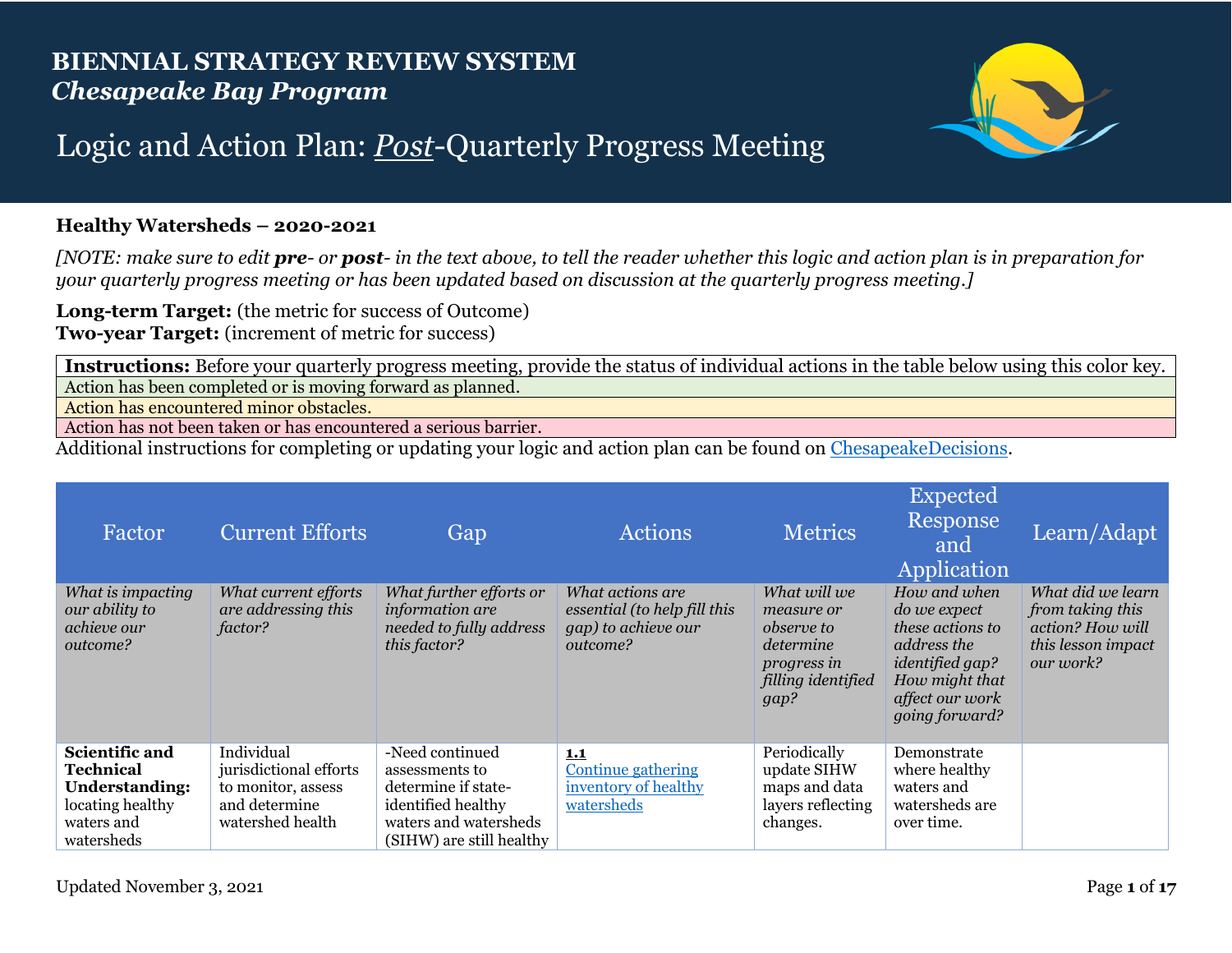|                                                                                                                                |                                                                                                                                                                                                                                                        | -Assessments to<br>identify new SIHW.<br>-Lack of funding for<br>increased monitoring<br>for unassessed waters<br>-improved<br>understanding of<br>watershed health<br>metrics that rely on<br>monitoring.                                                                                                                                                                                                                                                                                   |                                             |                                                                                                                                                                                 |                                                                                                                                                                                                                                                                                           |  |
|--------------------------------------------------------------------------------------------------------------------------------|--------------------------------------------------------------------------------------------------------------------------------------------------------------------------------------------------------------------------------------------------------|----------------------------------------------------------------------------------------------------------------------------------------------------------------------------------------------------------------------------------------------------------------------------------------------------------------------------------------------------------------------------------------------------------------------------------------------------------------------------------------------|---------------------------------------------|---------------------------------------------------------------------------------------------------------------------------------------------------------------------------------|-------------------------------------------------------------------------------------------------------------------------------------------------------------------------------------------------------------------------------------------------------------------------------------------|--|
| Scientific and<br><b>Technical</b><br><b>Understanding:</b><br>determining<br>healthy watershed<br>vulnerabilities             | Develop and apply<br>tools or methods that<br>integrate various<br>inputs to characterize<br>watershed<br>vulnerability to<br>future high-level<br>risks.                                                                                              | -Need more<br>information on<br>watershed condition,<br>urban growth<br>proximity/pressure,<br>energy development<br>trends, water demand<br>forecasts, invasive<br>species threats,<br>upstream activities,<br>land ownership type,<br>future transportation<br>infrastructure plans,<br>climate change, sea<br>level rise, marsh<br>migration, underlying<br>geology, rising stream<br>temperatures, long<br>term monitoring and<br>evaluation of land<br>conversion and other<br>factors. | 1.2<br>Develop vulnerability<br>information | Chesapeake<br>Healthy<br>Watersheds<br>Assessment<br>(CHWA) –<br>Vulnerability<br><b>Metrics</b>                                                                                | Improved<br>statistical<br>assessment will<br>better guide<br>metric selection,<br>potential<br>indicator<br>development,<br>and future<br>outcome<br>tracking<br>Provide<br>resources to<br>prevent harm<br>(policies, plans,<br>incentives and<br>tools) related to<br>land use change. |  |
| Scientific and<br><b>Technical</b><br><b>Understanding:</b><br>information to<br>prioritize healthy<br>watershed<br>protection | Collaborate with<br>other goal teams to<br>compile information<br>on state and federal<br>land protection<br>priorities and<br>determine overlap<br>with high-risk<br>healthy watersheds<br>for additional<br>protective measures<br>when appropriate. | -Need to understand<br>which healthy<br>watersheds are<br>vulnerable and why.<br>- Understanding and<br>"thresholds" or "signals"<br>of change" from at risk<br>species, living<br>resources or water<br>quality perspective.<br>-Be able to<br>communicate those                                                                                                                                                                                                                            | 1.3<br>Prioritize protection                | Increased cross-<br>GIT or WG<br>activity such as<br>co-meetings,<br>workshops, tool<br>and product<br>sharing, GIS<br>and other data<br>sharing, and<br>GIT funded<br>projects | Communicate<br>and understand<br>how SIHW are<br>becoming more<br>or less protected<br>through land<br>conservation and<br>other<br>mechanisms.                                                                                                                                           |  |

Updated November 3, 2021 Page **2** of **17**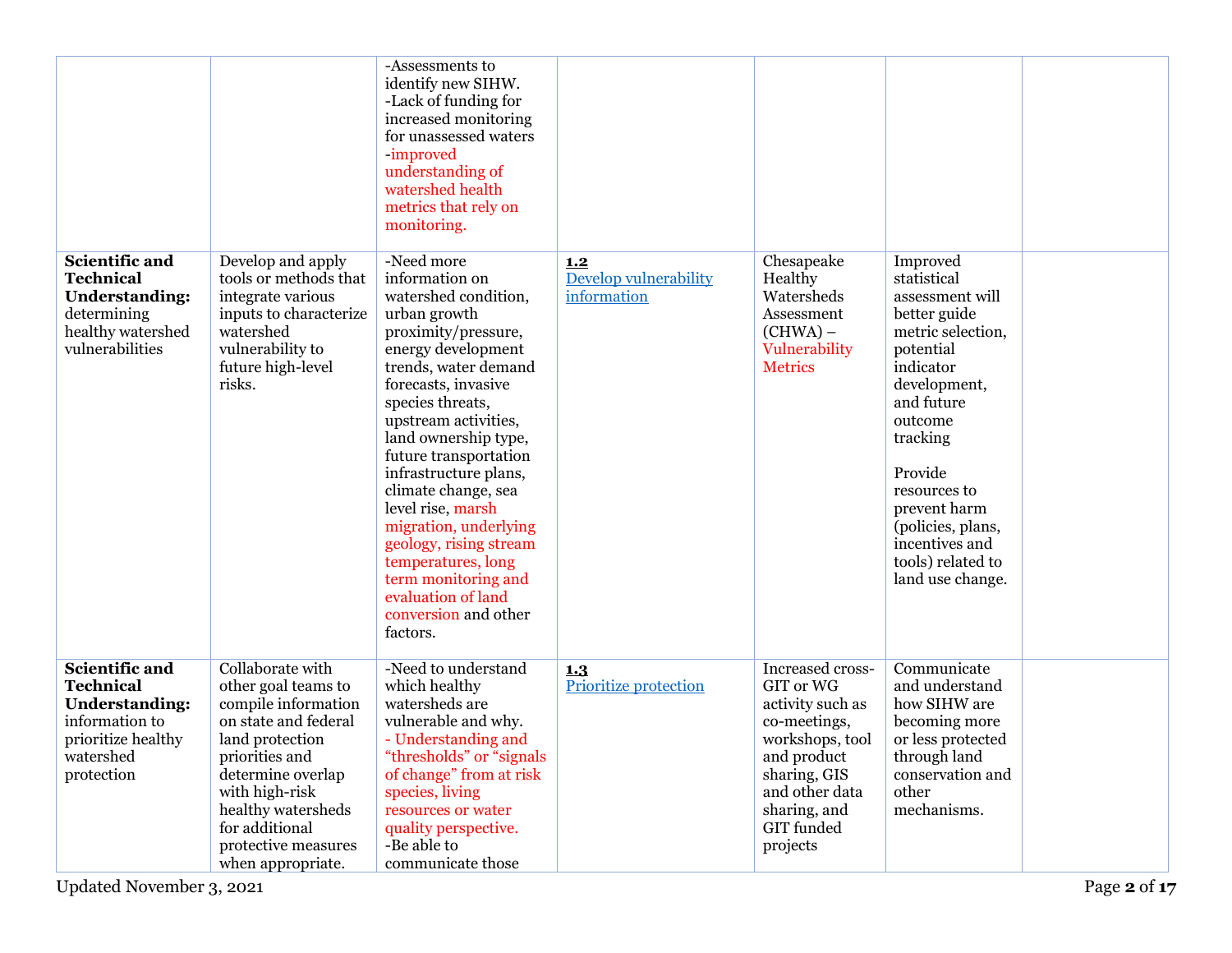|                                                                                                              |                                                                                                          | vulnerabilities to<br>stakeholders to help<br>prioritize protection.<br>-Be able to<br>communicate ways to<br>effectively address<br>vulnerabilities make<br>watershed and<br>communities more<br>resilient (in<br>coordination with land<br>conservation and land<br>use outcomes)                                                                                                                                                                                                                                                                                                                      |                                                                        | Track<br>proportion of<br>SIHW that are<br>protected and<br>assess<br>vulnerability to<br>land conversion<br>over time. |  |
|--------------------------------------------------------------------------------------------------------------|----------------------------------------------------------------------------------------------------------|----------------------------------------------------------------------------------------------------------------------------------------------------------------------------------------------------------------------------------------------------------------------------------------------------------------------------------------------------------------------------------------------------------------------------------------------------------------------------------------------------------------------------------------------------------------------------------------------------------|------------------------------------------------------------------------|-------------------------------------------------------------------------------------------------------------------------|--|
| Scientific and<br><b>Technical</b><br><b>Understanding:</b><br>further technical<br>assessment<br>activities | <b>Efforts</b> to utilize<br>assessment<br>information and<br>incorporate newly<br>available information | -Need to complete<br>vulnerability<br>assessment and<br>framework to<br>determine additional<br>needs.<br>-Need additional state<br>capacity.<br>-Need to refine<br>audience(s) and<br>potential use of final<br>products to better<br>guide future<br>assessment work.<br><b>Improved</b> user needs<br>assessment and<br>decision support:-<br>1. How can land<br>use and land<br>use change<br>information<br>best be<br>communicated<br>to select<br>targeted<br>audiences to<br>inform land<br>use and land<br>conservation<br>decisions?<br>Understanding<br>2.<br>end user needs<br>(of different | 1.4<br>Maintain and expand<br>assessment activities and<br>information |                                                                                                                         |  |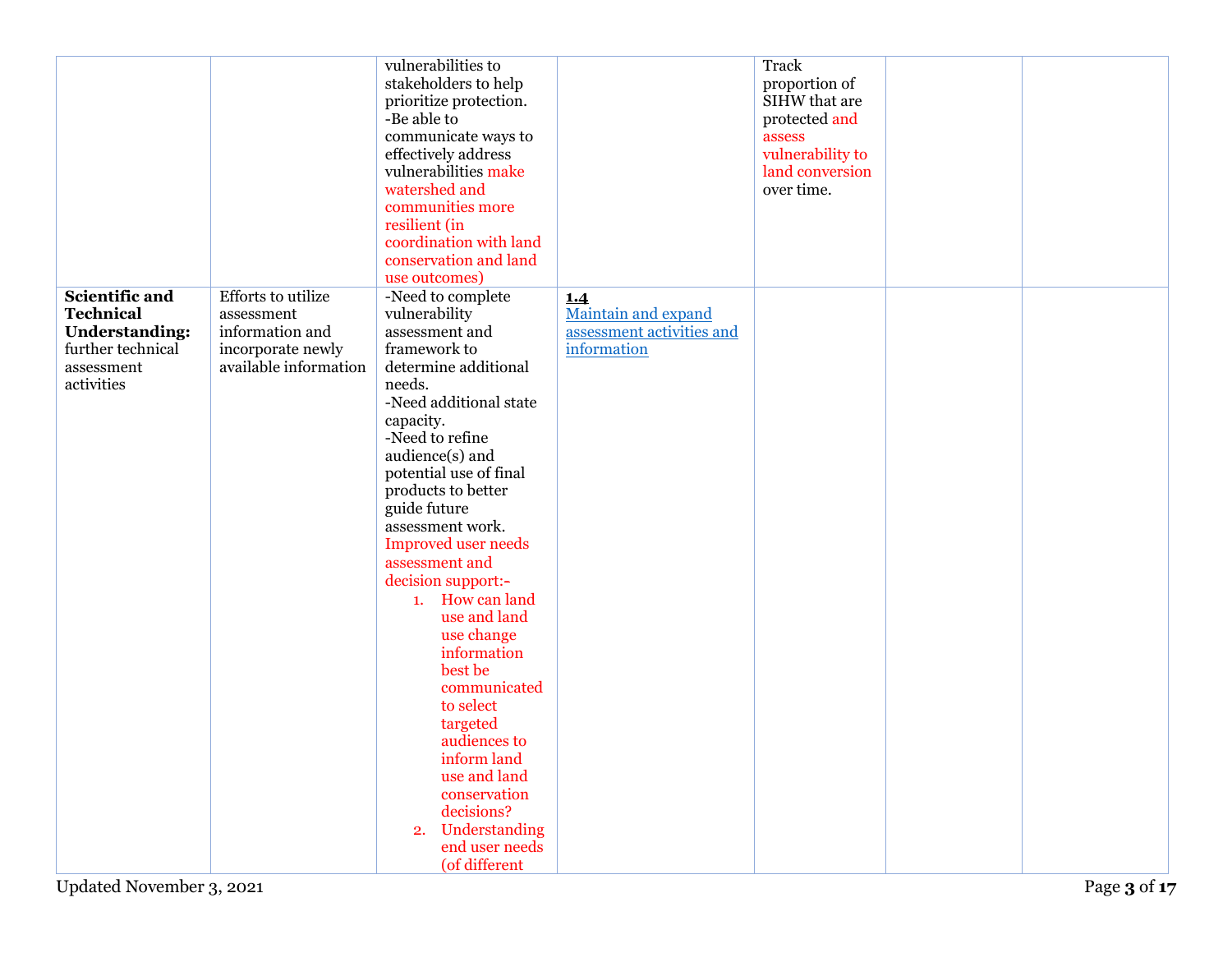|                                                                                                                                                         |                                                                                                                                                                                                                                                                                                                                                                                                                                                                                                      | stakeholder<br>audiences)<br><b>Improvements</b><br>3.<br>to data and<br>communication<br>to meet local<br>needs                                                                                                                                                                                                                                                                                                                                                                                                                                                                                                          |                                                                                                                                                                                                                                                                                                                                                                                                                                          |  |  |
|---------------------------------------------------------------------------------------------------------------------------------------------------------|------------------------------------------------------------------------------------------------------------------------------------------------------------------------------------------------------------------------------------------------------------------------------------------------------------------------------------------------------------------------------------------------------------------------------------------------------------------------------------------------------|---------------------------------------------------------------------------------------------------------------------------------------------------------------------------------------------------------------------------------------------------------------------------------------------------------------------------------------------------------------------------------------------------------------------------------------------------------------------------------------------------------------------------------------------------------------------------------------------------------------------------|------------------------------------------------------------------------------------------------------------------------------------------------------------------------------------------------------------------------------------------------------------------------------------------------------------------------------------------------------------------------------------------------------------------------------------------|--|--|
| Scientific and<br><b>Technical</b><br>Understanding:-<br>population growth                                                                              | Phase 6 Land Change<br>model outputs<br>related to conversion<br>of natural lands to<br>development                                                                                                                                                                                                                                                                                                                                                                                                  | Understand how<br>conversion of natural<br>lands to development<br>puts pressure on<br>healthy watersheds<br>-What will COVID<br>impacts be on land use<br>and development<br>patterns?                                                                                                                                                                                                                                                                                                                                                                                                                                   | 1.2<br>Develop vulnerability<br>information                                                                                                                                                                                                                                                                                                                                                                                              |  |  |
| <b>Dissemination of</b><br><b>Scientific</b><br>Information,<br>data and tools:<br>Public, Landowner<br>Engagement and<br><b>DEIJ</b><br>Considerations | Both outreach and<br>education aimed at<br>key stakeholders<br>related to the<br>resources and tools<br>available. Outreach<br>efforts focused on 1)<br>the importance and<br>value of local waters,<br>and 2) the tools that<br>are available to<br>protect local waters<br>Developing WIP III<br>informational<br>resources<br><b>Understanding of</b><br>relationships and<br>intersections of data<br>between healthy<br>waters and<br>watersheds and at<br>risk and underserved<br>communities. | -The values associated<br>with maintaining<br>healthy watersheds<br>have too often not been<br>adequately or<br>consistently conveyed<br>to local communities.<br>-Communication and<br>outreach with<br>landowners to ensure<br>they are participating<br>in practices that<br>maintain and protect<br>high quality waters on<br>or adjacent to their<br>property<br>-Translate, format,<br>package and flow<br>information through to<br>trusted sources so that<br>stakeholders can obtain<br>accurate and current<br>information.<br>-Understand target<br>audience needs<br>-Underrepresented<br>communities are not | 2.1<br>Outreach, including:<br>effectively conveying<br>information on the status<br>of healthy watersheds to<br>local stakeholders<br>2.2<br><b>Identify the various tools</b><br>that may be used.<br>primarily by local<br>governments, to protect<br>healthy watersheds<br>3.2<br>Implement new or<br>improve existing<br>policy/programs/research<br>4.1<br>Provide a valued forum<br>for mutual learning and<br>exploration<br>4.2 |  |  |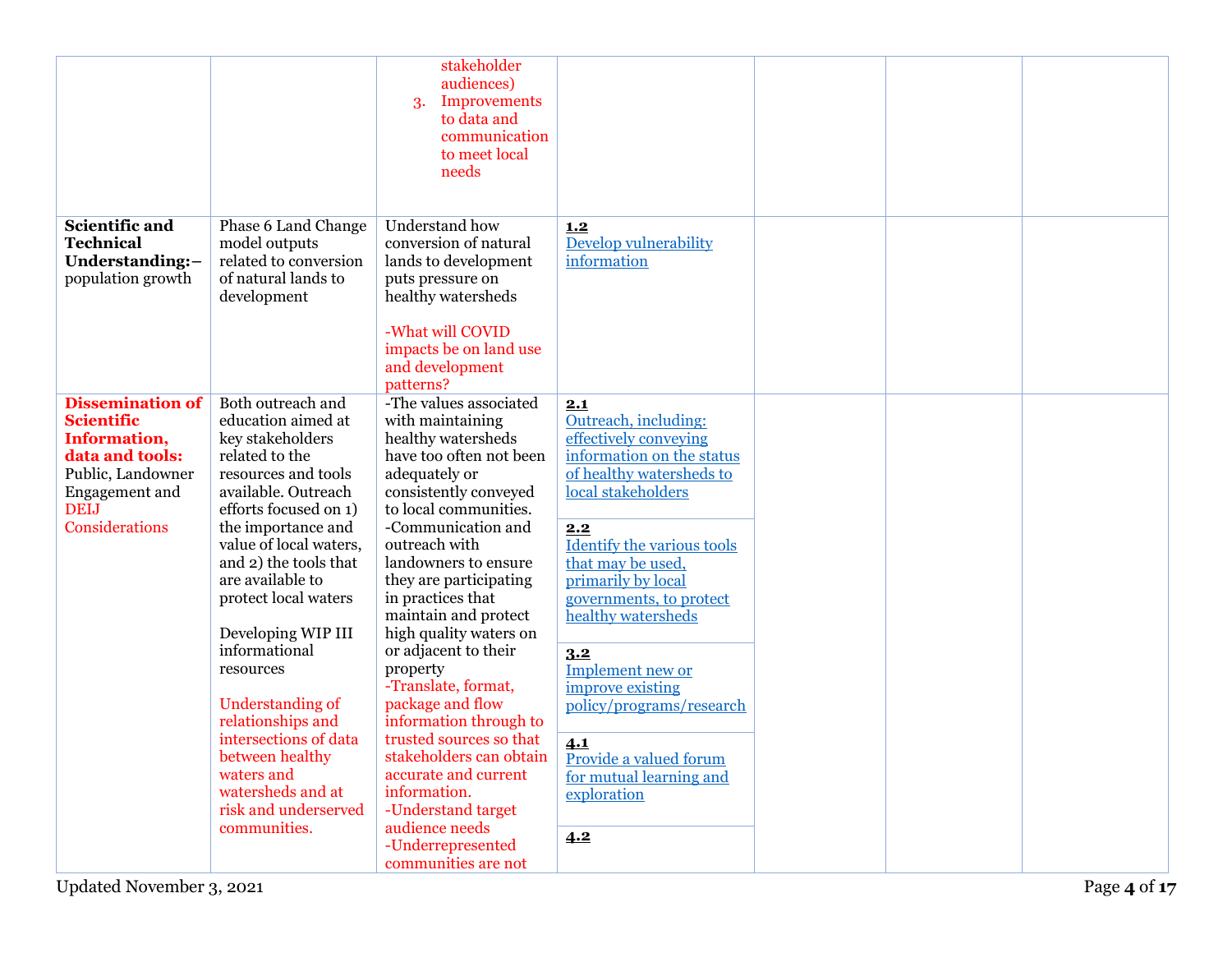|                                                                                                                                    |                                                                                                                                                                                                                                                                           | present in plan<br>development and<br>decisions making.                                                                                                                                                                                                                                                                                               | Develop information<br>resources and support<br>communications                                                                                                                                                                                                                                                                                  |                                                                                                                                                |                                                      |  |
|------------------------------------------------------------------------------------------------------------------------------------|---------------------------------------------------------------------------------------------------------------------------------------------------------------------------------------------------------------------------------------------------------------------------|-------------------------------------------------------------------------------------------------------------------------------------------------------------------------------------------------------------------------------------------------------------------------------------------------------------------------------------------------------|-------------------------------------------------------------------------------------------------------------------------------------------------------------------------------------------------------------------------------------------------------------------------------------------------------------------------------------------------|------------------------------------------------------------------------------------------------------------------------------------------------|------------------------------------------------------|--|
| <b>Dissemination of</b><br><b>Scientific</b><br>Information,<br>data and tools:<br>Legislative<br>Engagement                       |                                                                                                                                                                                                                                                                           | -Enhancements are<br>needed for scientific,<br>technical and policy<br>tools, and for<br>approaches to engage<br>and involve local<br>jurisdictions in<br>protection efforts.<br>-Inclusion of healthy<br>watersheds in Phase III<br><b>WIPs</b><br>including healthy<br>watershed<br>considerations new or<br>refined jurisdictional<br>legislation. | 2.1<br>Outreach, including:<br>effectively conveying<br>information on the status<br>of healthy watersheds to<br>local stakeholders                                                                                                                                                                                                             | -Identify if<br>information<br>about healthy<br>watersheds and<br>healthy<br>watershed<br>protection were<br>included in the<br>Phase III WIPs |                                                      |  |
| <b>Dissemination of</b><br><b>Scientific</b><br>Information,<br>data and tools:<br><b>Local Government</b><br>Agency<br>Engagement | Work related to<br>quantifying and<br>reducing the rate of<br>conversion of natural<br>lands to<br>development.<br>Direct coordination<br>with local<br>stakeholders to get<br>relevant data,<br>information and<br>tools into the hands<br>of managers on the<br>ground. | -Need to understand<br>how to package<br>materials in effective<br>manner and how to get<br>those materials to the<br>correct audience/<br>outreach and<br>communication with<br>local decision makers.<br>-Work on effectively<br>engaging with locals<br>directly                                                                                   | 2.1<br>Outreach, including:<br>effectively conveying<br>information on the status<br>of healthy watersheds to<br>local stakeholders<br>2.2<br>Identify the various tools<br>that may be used,<br>primarily by local<br>governments, to protect<br>healthy watersheds<br>3.2<br>Implement new or<br>improve existing<br>policy/programs/research |                                                                                                                                                |                                                      |  |
| <b>Dissemination of</b><br><b>Scientific</b><br>Information,                                                                       | Cross-management<br>strategy<br>coordination,                                                                                                                                                                                                                             | -The usage of existing<br>tools is not universal,<br>even within states.                                                                                                                                                                                                                                                                              | 1.2<br>Develop vulnerability<br>information                                                                                                                                                                                                                                                                                                     | <b>HWGIT</b> staff<br>will track all<br>cross-outcome                                                                                          | Assess progress<br>of coordination<br>activities and |  |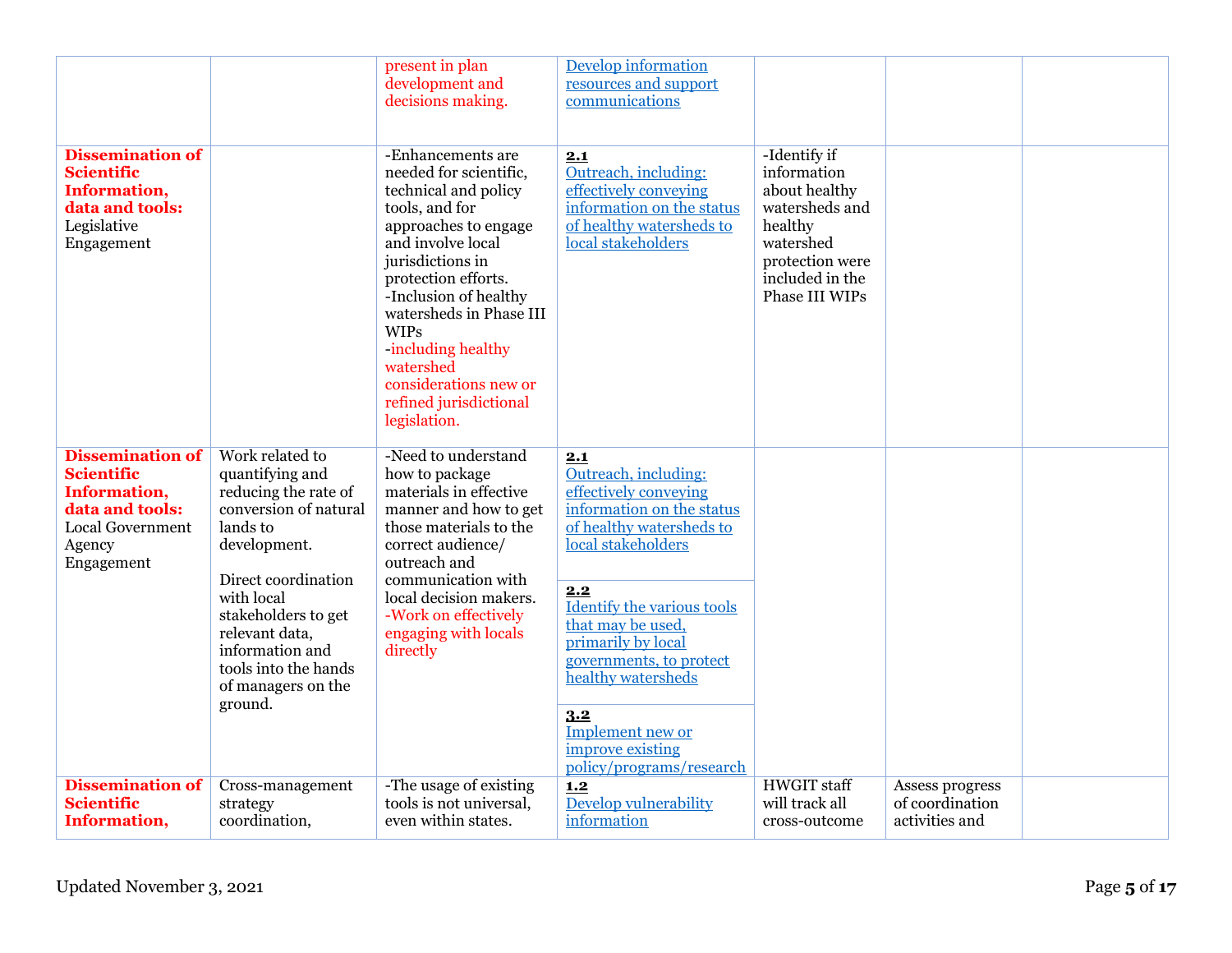| data and tools:<br>Partner<br>Coordination                                                      | alignment for<br>multiple benefits,<br>analysis and data<br>products at a<br>Watershed-wide<br>scale, and access<br>to/connection to<br>federal agencies | Furthermore, some<br>tools are<br>underdeveloped, poorly<br>supported and unsuited<br>for widespread sharing<br>and/or integration.                                                  | 2.1<br>Outreach, including:<br>effectively conveying<br>information on the status<br>of healthy watersheds to<br>local stakeholders<br>3.2<br>Implement new or<br>improve existing<br>policy/programs/research<br>4.1<br>Provide a valued forum<br>for mutual learning and<br>exploration<br>4.2<br>Develop information<br>resources and support<br>communications<br>4.3<br>Promote the science<br>5.1<br><b>Improved Cross-outcome</b> | actions,<br>meetings,<br>shared resource<br>products,<br>communication<br>and outreach<br>materials etc. | assess if they are<br>meeting goals. |  |
|-------------------------------------------------------------------------------------------------|----------------------------------------------------------------------------------------------------------------------------------------------------------|--------------------------------------------------------------------------------------------------------------------------------------------------------------------------------------|------------------------------------------------------------------------------------------------------------------------------------------------------------------------------------------------------------------------------------------------------------------------------------------------------------------------------------------------------------------------------------------------------------------------------------------|----------------------------------------------------------------------------------------------------------|--------------------------------------|--|
| <b>Dissemination of</b><br><b>Scientific</b><br>Information,<br>data and tools:<br>Use Conflict | Efforts to integrate<br>living resources<br>priorities with TMDL<br>implementation<br>efforts                                                            | Competing resources<br>going to other<br>environmental<br>management and<br>assessments such as<br>the TMDL                                                                          | coordination<br>2.1<br>Outreach, including:<br>effectively conveying<br>information on the status<br>of healthy watersheds to<br>local stakeholders                                                                                                                                                                                                                                                                                      |                                                                                                          |                                      |  |
| <b>Management</b><br>and Actions:<br>Funding and<br>Finances                                    | <b>Efforts</b> to create<br>incentives for land<br>conservation in state-<br>identified healthy<br>watersheds.                                           | Need more financial<br>resources so that states<br>and local governments<br>can monitor and<br>manage healthy<br>watersheds; need a way<br>to incentivize and<br>credit conservation | 2.3<br><b>Leverage Funding</b>                                                                                                                                                                                                                                                                                                                                                                                                           |                                                                                                          |                                      |  |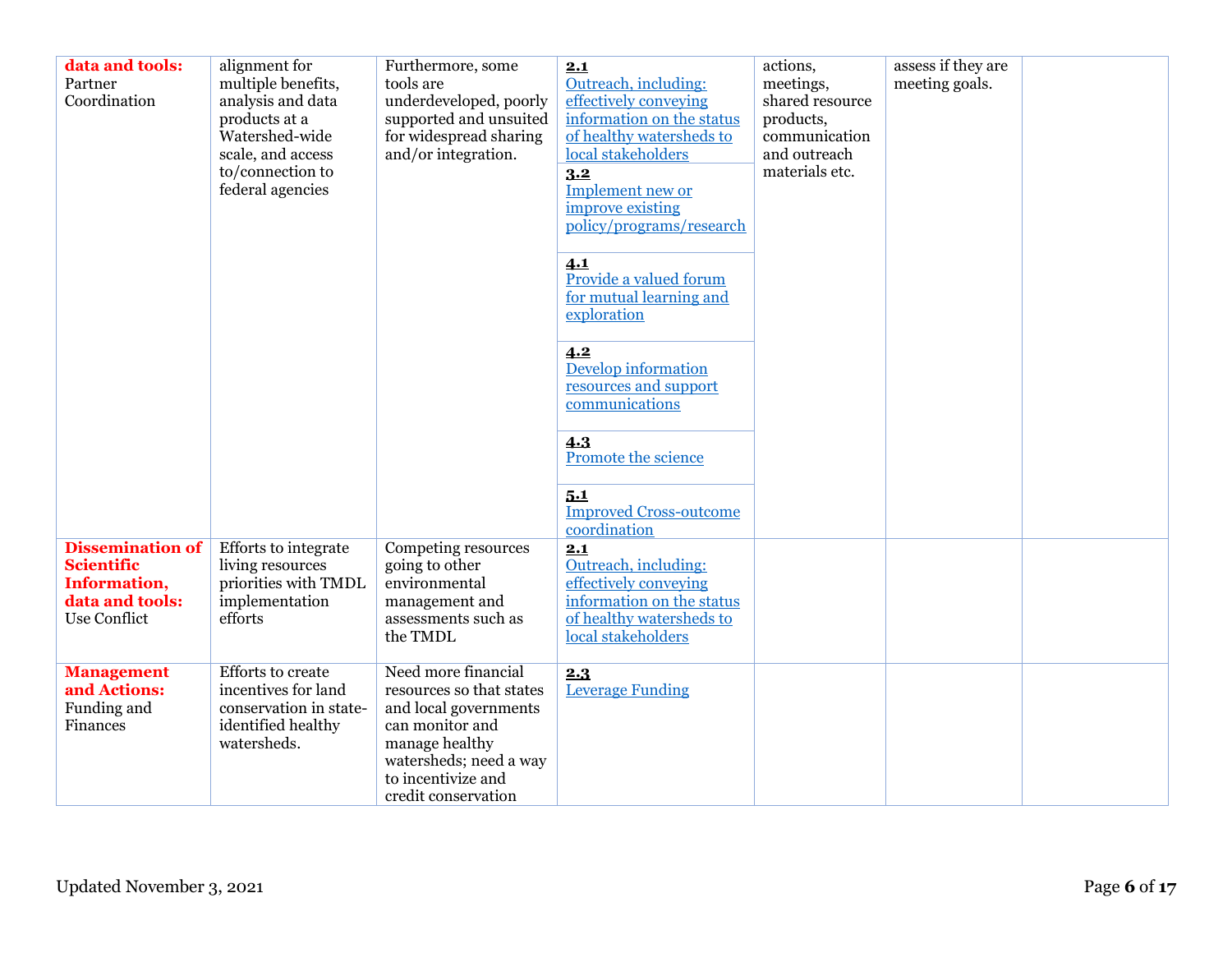| <b>Management</b><br>and Actions:<br><b>State Government</b><br>Agency<br>Engagement | State leadership on<br>federal regulatory<br>programs, primarily<br>the Clean Water Act<br>(CWA) Section 303,<br>antidegradation, and<br>CWA Section 319<br>program funds are<br>closely tied to healthy<br>watersheds                                                                                                                                                                               | -States have taken<br>different approaches to<br>define and identify<br>healthy watersheds,<br>and likewise have<br>different plans to<br>improve their<br>assessment and<br>monitoring over time.<br>-Need active<br>participation from all<br>states/jurisdictions in<br>the HWGIT<br>-Improved<br>understanding of<br>healthy watershed<br>jurisdictional needs,<br>resources and<br>accomplishments | 3.2<br>Implement new or<br>improve existing<br>policy/programs/research                                                                                                                                                                                                                                | Guest<br>presentation on<br>a healthy<br>watershed or<br>practices to<br>sustain them at<br>each GIT<br>meeting. | Post case studies<br>on CBP website<br>as a resource<br>repository. |  |
|--------------------------------------------------------------------------------------|------------------------------------------------------------------------------------------------------------------------------------------------------------------------------------------------------------------------------------------------------------------------------------------------------------------------------------------------------------------------------------------------------|---------------------------------------------------------------------------------------------------------------------------------------------------------------------------------------------------------------------------------------------------------------------------------------------------------------------------------------------------------------------------------------------------------|--------------------------------------------------------------------------------------------------------------------------------------------------------------------------------------------------------------------------------------------------------------------------------------------------------|------------------------------------------------------------------------------------------------------------------|---------------------------------------------------------------------|--|
| <b>Management</b><br>and Actions:<br>Federal<br>Government<br>Agency<br>Engagement   | Continued<br>communication with<br>NOAA, USFS, NPS,<br>USFWS and others.<br><b>Emerging federal</b><br>priorities and<br>relationship to CBP<br>efforts:<br>America the<br>$\bullet$<br>Beautiful/30x30<br>America<br>$\bullet$<br><b>Outdoor Act</b><br><b>FEMA Hazard</b><br>$\bullet$<br><b>Mitigation</b><br>Global<br>$\bullet$<br>Sustainability<br>measures<br>Chesapeake<br>٠<br><b>WILD</b> | Need engagement from<br>federal agencies other<br>than EPA in order to<br>fully protect healthy<br>watersheds                                                                                                                                                                                                                                                                                           | 3.2<br>Implement new or<br>improve existing<br>policy/programs/research<br>4.2<br>Develop information<br>resources and support<br>communications<br>4.1<br>Provide a valued forum<br>for mutual learning and<br>exploration<br>3.2<br>Implement new or<br>improve existing<br>policy/programs/research |                                                                                                                  |                                                                     |  |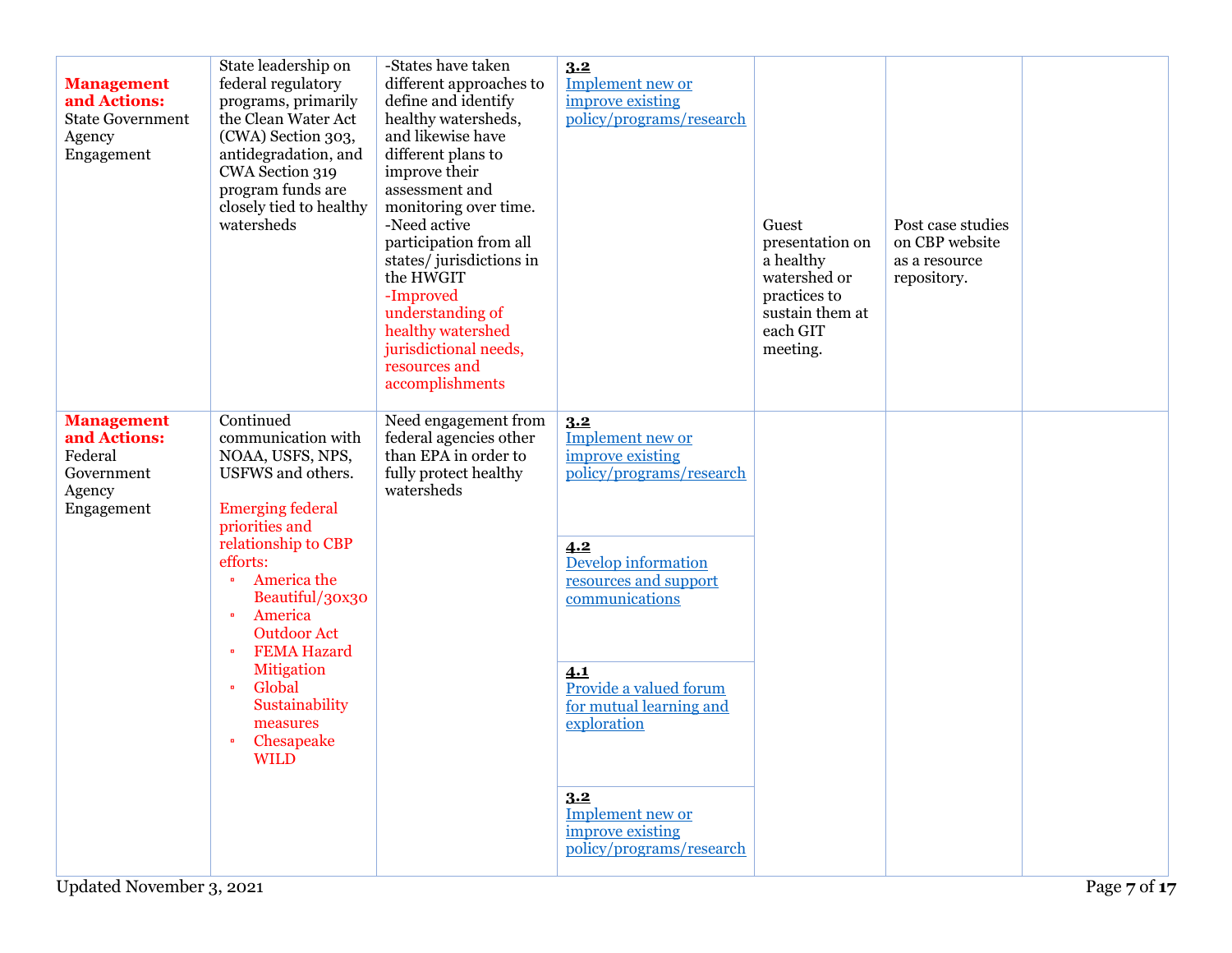<span id="page-7-1"></span><span id="page-7-0"></span>

|          | <b>ACTIONS - 2020-2021</b>                                           |                                                                                                                                                                                                                                                                                                                                                                                                                                                                                                                                                                                                                                                                                                                                                                                                                                       |                                                                                                                                                                                         |                                                                                                       |                                                                                 |  |  |
|----------|----------------------------------------------------------------------|---------------------------------------------------------------------------------------------------------------------------------------------------------------------------------------------------------------------------------------------------------------------------------------------------------------------------------------------------------------------------------------------------------------------------------------------------------------------------------------------------------------------------------------------------------------------------------------------------------------------------------------------------------------------------------------------------------------------------------------------------------------------------------------------------------------------------------------|-----------------------------------------------------------------------------------------------------------------------------------------------------------------------------------------|-------------------------------------------------------------------------------------------------------|---------------------------------------------------------------------------------|--|--|
| Action # | <b>Description</b>                                                   | <b>Performance Target(s)</b>                                                                                                                                                                                                                                                                                                                                                                                                                                                                                                                                                                                                                                                                                                                                                                                                          | <b>Responsible Party</b><br>(or Parties)                                                                                                                                                | Geographic<br>Location                                                                                | <b>Expected</b><br><b>Timeline</b>                                              |  |  |
|          | <b>Management Approach 1: Tracking Healthy Waters and Watersheds</b> |                                                                                                                                                                                                                                                                                                                                                                                                                                                                                                                                                                                                                                                                                                                                                                                                                                       |                                                                                                                                                                                         |                                                                                                       |                                                                                 |  |  |
| 1.1      | Continue gathering inventory of<br>healthy watersheds                | 1. HWGIT State Data Leads, and<br>HWGIT and CBPO GIS staff will<br>continue to compile data on<br>State-identified healthy waters<br>and watersheds and update the<br>master list and map of State-<br>identified Healthy Waters and<br>Watersheds                                                                                                                                                                                                                                                                                                                                                                                                                                                                                                                                                                                    | HWGIT state leads,<br>1.<br>CBPO GIS Team,<br><b>USGS</b><br>2. HWGIT, STAR                                                                                                             | Watershed-wide<br>1.<br>Bay-wide<br>2.                                                                | Ongoing<br>1.<br>2.<br>2022                                                     |  |  |
| 1.2      | Develop vulnerability<br>information                                 | Assess which vulnerability<br>1.<br>factors are most important to<br>consider.<br>a. Assist jurisdictions in<br>considering how to<br>incorporate signals of change<br>in SIHW assessments.<br>Investigate how to report on<br>$\mathbf{b}$ .<br>whether we have lost any<br>SIHW since agreement was<br>signed.<br>2. Quantify impact of land<br>conversion on healthy<br>watersheds and habitats<br>(LUMM). (see actions 1.1, 1.2,<br>2.1, 2.2, 2.3 in LUMM workplan)<br>Work with HWGIT and Stream<br>3.<br>Health Workgroup to identify<br>factors influencing vulnerability<br>of healthy watersheds and<br>streams<br>4. Develop information and<br>resources related to "spectrum of<br>watershed health and<br>vulnerability"<br>a. Investigate and develop<br>interim indicators related to<br>impervious surface, protected | 1. HWGIT, CBPO GIS<br>Team, USGS<br>2. CBPO USGS, Land Use<br><b>WG</b><br>3. HWGIT, HGIT, USGS<br>4. HWGIT, LUWG, CBPO<br>GIS Team, USGS<br>5. HWGIT, Contractors,<br>STWG, STAC, USGS | 1. Watershed-wide<br>2. Watershed-wide<br>3. Watershed-wide<br>4. Watershed-wide<br>5. Watershed-wide | $1.2021 - 2023$<br>2. 2021-2023<br>3. 2021-2023<br>4. 2021-2023<br>5. 2021-2023 |  |  |
|          | Updated November 3, 2021                                             |                                                                                                                                                                                                                                                                                                                                                                                                                                                                                                                                                                                                                                                                                                                                                                                                                                       |                                                                                                                                                                                         |                                                                                                       | Page 8 of 17                                                                    |  |  |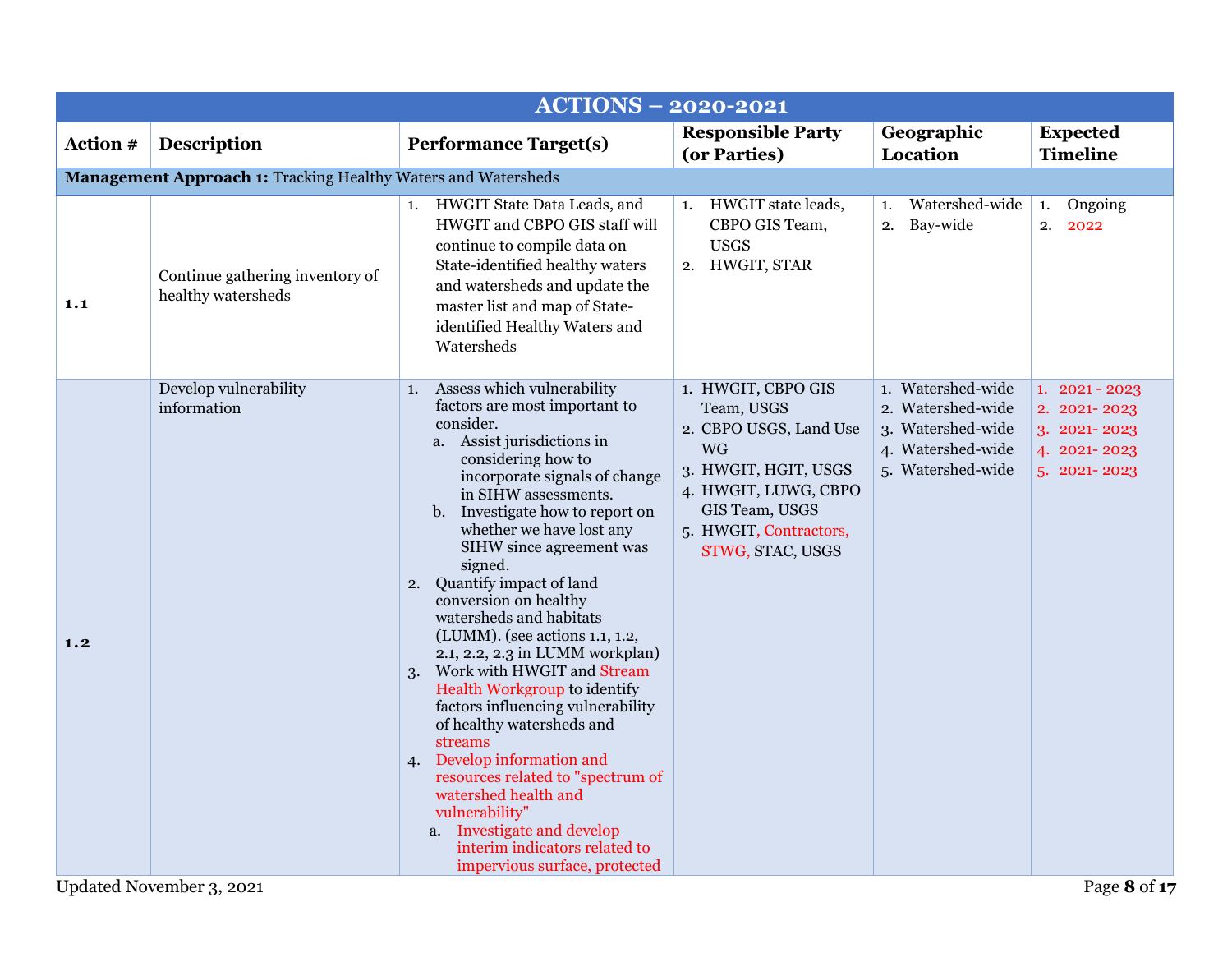<span id="page-8-1"></span><span id="page-8-0"></span>

|          |                                                              | <b>ACTIONS - 2020-2021</b>                                                                                                                                                                                                                                                                                                                                                                                                                                                                                                                                                                                                                                                                                                   |                                                                                                                                 |                                                                                  |                                                                   |
|----------|--------------------------------------------------------------|------------------------------------------------------------------------------------------------------------------------------------------------------------------------------------------------------------------------------------------------------------------------------------------------------------------------------------------------------------------------------------------------------------------------------------------------------------------------------------------------------------------------------------------------------------------------------------------------------------------------------------------------------------------------------------------------------------------------------|---------------------------------------------------------------------------------------------------------------------------------|----------------------------------------------------------------------------------|-------------------------------------------------------------------|
| Action # | <b>Description</b>                                           | <b>Performance Target(s)</b>                                                                                                                                                                                                                                                                                                                                                                                                                                                                                                                                                                                                                                                                                                 | <b>Responsible Party</b><br>(or Parties)                                                                                        | Geographic<br>Location                                                           | <b>Expected</b><br><b>Timeline</b>                                |
|          |                                                              | lands and habitat suitability<br>and resilience.<br>Development of refined<br>$\mathbf{b}$ .<br><b>Healthy Watersheds</b><br>Assessment 2.0 tool to<br>communicate outcome<br>progress.<br>Solicit guidance on additional<br>5.<br>vulnerability metrics and<br>indicator development from<br><b>STAC</b>                                                                                                                                                                                                                                                                                                                                                                                                                    |                                                                                                                                 |                                                                                  |                                                                   |
| 1.3      | Prioritize protection                                        | Assess protected status and<br>1.<br>development vulnerability of<br>healthy watersheds<br>Compile and publish Chesapeake<br>2.<br><b>Bay Protected Lands Dataset</b><br>a. improve data collection and<br>the way the CBP Protected<br>Lands indicator is<br>maintained<br>Investigate updating the Farms,<br>3.<br>Forests, and Habitat CCP Priority<br>with high-resolution land<br>use/cover data<br>Investigate additional threats to<br>4.<br>high-valued lands using best<br>available data related to<br>development pressure and forest,<br>farmland and wetland conversion<br>utilizing the results of the Land<br>Use Methods and Metrics<br>Outcome as well as the CHWA<br>(pending LUMM rates of<br>conversion) | 1. HWGIT<br>2. CBPO GIS Team, NPS,<br><b>USGS</b><br>3. HWGIT, CBPO GIS<br>Team, USGS<br>4. HWGIT, CBPO GIS<br>Team, LUWG, USGS | 1. Watershed-wide<br>2. Watershed-wide<br>3. Watershed-wide<br>4. Watershed-wide | 1. 2021-2023<br>2. 2022<br>3. 2021-2023<br>4. 2021-2023           |
| 1.4      | Maintain and expand assessment<br>activities and information | 1. Oversee implementation of the<br>Chesapeake Healthy Watersheds<br>Assessment.                                                                                                                                                                                                                                                                                                                                                                                                                                                                                                                                                                                                                                             | 1. HWGIT, CBPO GIS<br>Team, USGS, MDE,<br>Contractor                                                                            | 1. Watershed-wide<br>2. Watershed-wide<br>3. Watershed-wide                      | $2021 - 2023$<br>1.<br>$2021 - 2023$<br>2.<br>$2021 - 2023$<br>3. |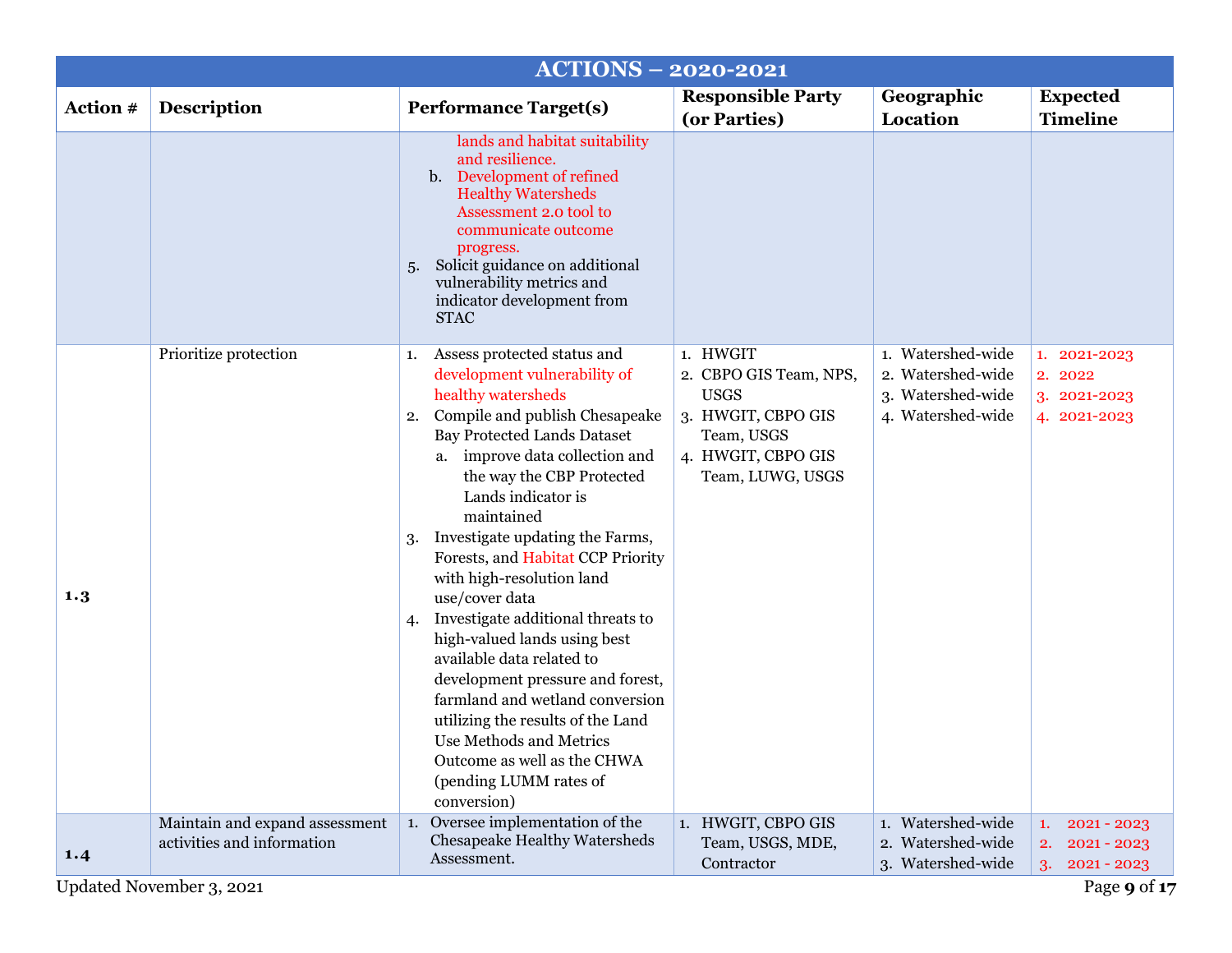|          |                    | <b>ACTIONS - 2020-2021</b>                                                                                                                                                                                                                                                                                                                                                                                                                                                                                                                                                                                                                                                                                                                                                                                                                                                                                                                                                                                                                                                           |                                                                                                                  |                        |                                    |
|----------|--------------------|--------------------------------------------------------------------------------------------------------------------------------------------------------------------------------------------------------------------------------------------------------------------------------------------------------------------------------------------------------------------------------------------------------------------------------------------------------------------------------------------------------------------------------------------------------------------------------------------------------------------------------------------------------------------------------------------------------------------------------------------------------------------------------------------------------------------------------------------------------------------------------------------------------------------------------------------------------------------------------------------------------------------------------------------------------------------------------------|------------------------------------------------------------------------------------------------------------------|------------------------|------------------------------------|
| Action # | <b>Description</b> | <b>Performance Target(s)</b>                                                                                                                                                                                                                                                                                                                                                                                                                                                                                                                                                                                                                                                                                                                                                                                                                                                                                                                                                                                                                                                         | <b>Responsible Party</b><br>(or Parties)                                                                         | Geographic<br>Location | <b>Expected</b><br><b>Timeline</b> |
|          |                    | a. Assess CHWA results and<br>next steps for measuring<br>progress towards achieving<br>the Healthy Watersheds<br>Outcome.<br>b. Relate CHWA information to<br>impaired waters and<br>pollution information<br>Assess changing conditions<br>$c_{\cdot}$<br>for all land cover metrics<br>included in the CHWA<br>d. Investigate best methods for<br>keeping the CHWA updated<br>e. Completion of GIT Funding<br>project: Implementation of<br>Chesapeake Healthy<br>Watersheds Assessment<br>in Maryland's Tier II<br>watersheds<br>2. Investigate the potential to<br>harness community-based<br>monitoring to target monitoring<br>in watersheds identified as<br>"threatened" through the<br>CHWA.<br>Work with STAR to<br>$a_{\cdot}$<br>determine current and<br>future monitoring needs and<br>outline gaps<br>Investigate specific tracking<br>3.<br>questions outlined by GIT<br>members and interested parties:<br>a. Explore the develop new<br>watershed characteristics of<br>health and vulnerability<br>using high resolution<br>imagery and track them over<br>time. | 2. HWGIT, CBPO GIS<br>Team, Land Use WG,<br>STAR, USGS<br>3. HWGIT, CBPO GIS<br>Team, Land Use WG,<br>STAR, USGS |                        |                                    |
|          |                    | <b>Management Approach 2:</b> Local Leadership – strengthen local commitment and capacity to protect their healthy watersheds                                                                                                                                                                                                                                                                                                                                                                                                                                                                                                                                                                                                                                                                                                                                                                                                                                                                                                                                                        |                                                                                                                  |                        |                                    |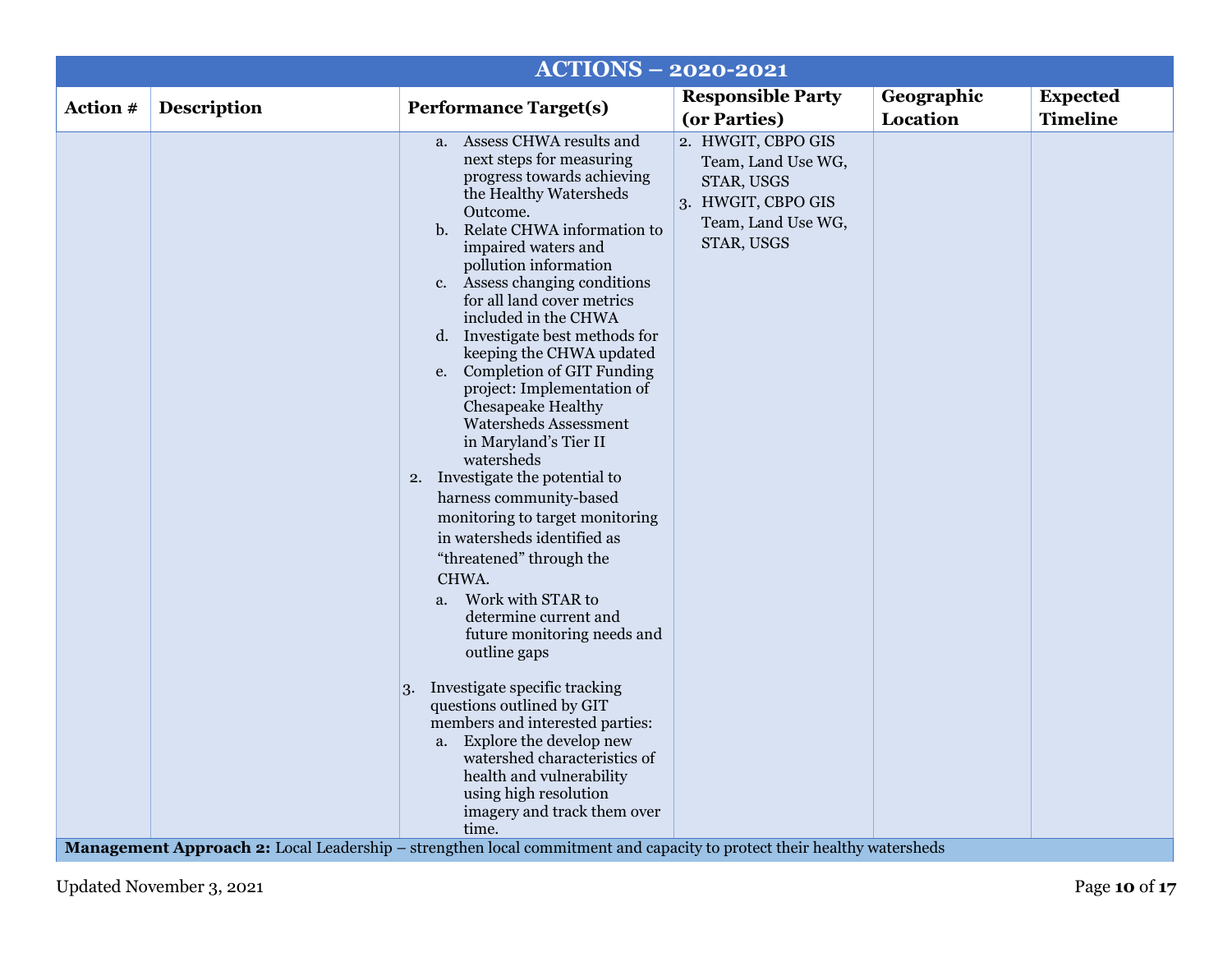<span id="page-10-0"></span>

|          |                                                                                                                                                                                                                                                                                                                | <b>ACTIONS - 2020-2021</b>                                                                                                                                                                                                                                                                                                                                                                                                                                                                                                                                                                                                                                                                                                                                                                                                                                                                                                                                                                                                                                                                                                                                                                                        |                                                                                                          |                                        |                                    |
|----------|----------------------------------------------------------------------------------------------------------------------------------------------------------------------------------------------------------------------------------------------------------------------------------------------------------------|-------------------------------------------------------------------------------------------------------------------------------------------------------------------------------------------------------------------------------------------------------------------------------------------------------------------------------------------------------------------------------------------------------------------------------------------------------------------------------------------------------------------------------------------------------------------------------------------------------------------------------------------------------------------------------------------------------------------------------------------------------------------------------------------------------------------------------------------------------------------------------------------------------------------------------------------------------------------------------------------------------------------------------------------------------------------------------------------------------------------------------------------------------------------------------------------------------------------|----------------------------------------------------------------------------------------------------------|----------------------------------------|------------------------------------|
| Action # | <b>Description</b>                                                                                                                                                                                                                                                                                             | <b>Performance Target(s)</b>                                                                                                                                                                                                                                                                                                                                                                                                                                                                                                                                                                                                                                                                                                                                                                                                                                                                                                                                                                                                                                                                                                                                                                                      | <b>Responsible Party</b><br>(or Parties)                                                                 | Geographic<br>Location                 | <b>Expected</b><br><b>Timeline</b> |
| 2.1      | Outreach, including: effectively<br>conveying information on the<br>status of healthy watersheds to<br>local stakeholders.<br>Translate, communicate, and<br>develop materials to convey local<br>engagement needs related to<br>sustaining healthy watersheds<br>and reducing conversion of<br>natural lands. | 1. Work collectively to improve<br>outreach strategies, and better<br>get the word out across multiple<br>Management Strategies to<br>determine the best approaches<br>and methods for reaching key<br>stakeholders<br>2. Work with Local Leadership<br>Workgroup (LLWG),<br>Communications WG, and LGAC<br>to implement Local<br>Engagement Strategy (as it<br>related to healthy watersheds)<br>a. Coordinate with others on<br>how to effectively compile<br>and package resources for<br>use in CBP outreach<br>materials.<br>b. Incorporate Healthy<br>Watersheds TMDL<br>Forest/Conserved<br>Lands Retention Study<br>Phase III and other related<br>Land Use<br><b>Options Evaluation Products</b><br>(completed GIT funding<br>project)<br>Participation and<br>c.<br>coordination with webinars,<br>conferences and other<br>trusted sources to share data,<br>information and resources<br>related to watershed health,<br>vulnerability, land use<br>change and resources as well<br>as cross outcome materials<br>for local elected officials and<br>other stakeholder audiences<br>to convey policies, planning<br>incentives and tools to<br>reduce land conversion and<br>sustain watershed health | 1. HWGIT, LLWG, CBP<br>Comm Team, LGAC<br>2. HWGIT, Local<br>Leadership WG, Land<br><b>Use Workgroup</b> | 1. Watershed-wide<br>2. Watershed-wide | 1. 2021-2023<br>2. 2021-2023       |
|          | Updated November 3, 2021                                                                                                                                                                                                                                                                                       |                                                                                                                                                                                                                                                                                                                                                                                                                                                                                                                                                                                                                                                                                                                                                                                                                                                                                                                                                                                                                                                                                                                                                                                                                   |                                                                                                          |                                        | Page 11 of 17                      |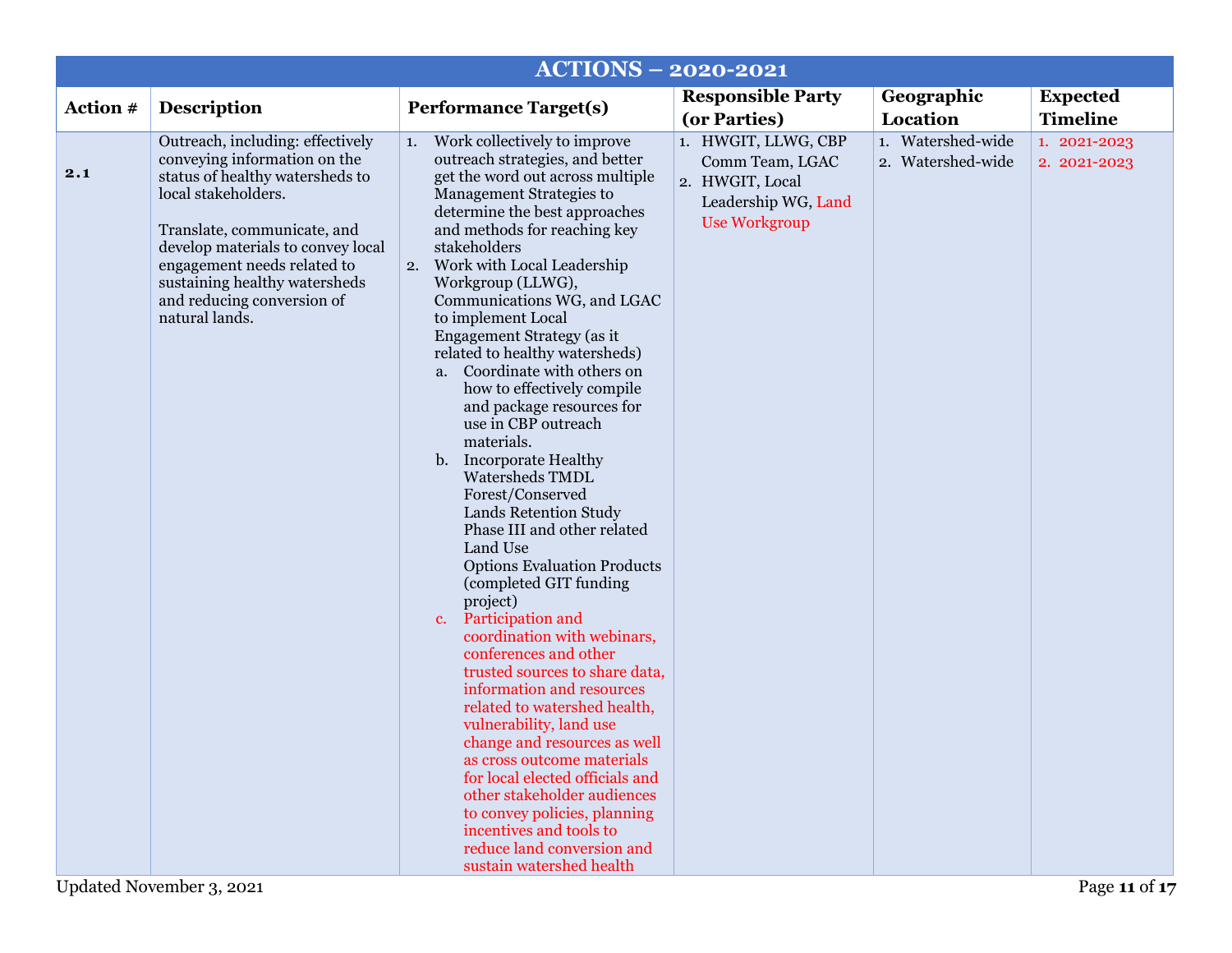<span id="page-11-1"></span><span id="page-11-0"></span>

|          |                                                                                                                                                                                           | <b>ACTIONS - 2020-2021</b>                                                                                                                                                                                                                                                                                                                                                                                                                                                                                                                                                                                                                                                                      |                                                                                                                                        |                                                             |                                                       |
|----------|-------------------------------------------------------------------------------------------------------------------------------------------------------------------------------------------|-------------------------------------------------------------------------------------------------------------------------------------------------------------------------------------------------------------------------------------------------------------------------------------------------------------------------------------------------------------------------------------------------------------------------------------------------------------------------------------------------------------------------------------------------------------------------------------------------------------------------------------------------------------------------------------------------|----------------------------------------------------------------------------------------------------------------------------------------|-------------------------------------------------------------|-------------------------------------------------------|
| Action # | Description                                                                                                                                                                               | <b>Performance Target(s)</b>                                                                                                                                                                                                                                                                                                                                                                                                                                                                                                                                                                                                                                                                    | <b>Responsible Party</b><br>(or Parties)                                                                                               | Geographic<br>Location                                      | <b>Expected</b><br><b>Timeline</b>                    |
|          |                                                                                                                                                                                           | d. Identify 1-2 case pilot<br>jurisdictions where healthy<br>watersheds are present, and<br>they have demonstrated the<br>desire to sustain them.<br>(What actions have been<br>successful there?).                                                                                                                                                                                                                                                                                                                                                                                                                                                                                             |                                                                                                                                        |                                                             |                                                       |
| 2.2      | Identify the various tools that<br>may be used, primarily by local<br>governments, to protect healthy<br>watersheds<br>Advancing the DEIJ Strategy by<br>integrating equity into our work | Gather, summarize and place on<br>1.<br>the Chesapeake Bay Program<br>website or other locations as<br>determined in the Local<br>Leadership Management Strategy<br>an approach for improving<br>transfer of knowledge to locals,<br>existing studies and reports on<br>the costs, benefits and<br>effectiveness of both local and<br>state level land use policy<br>options, incentives and planning<br>tools<br>Oversee, serve on steering<br>2.<br>committees, workshop planning<br>teams, small groups and action<br>teams to facilitate cross outcome<br>coordination and assurance that<br>healthy watershed resources and<br>information is made available for<br>complementary efforts. | 1. HWGIT, Local<br>Leadership WG<br>2. HWGIT Coordinator,<br>HWGIT, Contractors<br>3. HWGIT Coordinator,<br><b>HWGIT, Diversity WG</b> | 1. Watershed-wide<br>2. Watershed-wide<br>3. Watershed-wide | 2021-2023<br>1.<br>2021-2023<br>2.<br>2021-2023<br>3. |
| 2.3      | Leverage Funding                                                                                                                                                                          | Incorporate healthy watershed<br>1.<br>protection into the RFPs and<br>scoring tools used to award<br>federal and state water quality<br>grants.                                                                                                                                                                                                                                                                                                                                                                                                                                                                                                                                                | 1. HWGIT                                                                                                                               | Watershed-wide<br>1.                                        | 1. 2021-2023                                          |
|          | Management Approach 3: Federal and State Leadership                                                                                                                                       |                                                                                                                                                                                                                                                                                                                                                                                                                                                                                                                                                                                                                                                                                                 |                                                                                                                                        |                                                             |                                                       |
|          | Leverage Funding                                                                                                                                                                          |                                                                                                                                                                                                                                                                                                                                                                                                                                                                                                                                                                                                                                                                                                 |                                                                                                                                        |                                                             |                                                       |
| 3.1      |                                                                                                                                                                                           |                                                                                                                                                                                                                                                                                                                                                                                                                                                                                                                                                                                                                                                                                                 |                                                                                                                                        |                                                             |                                                       |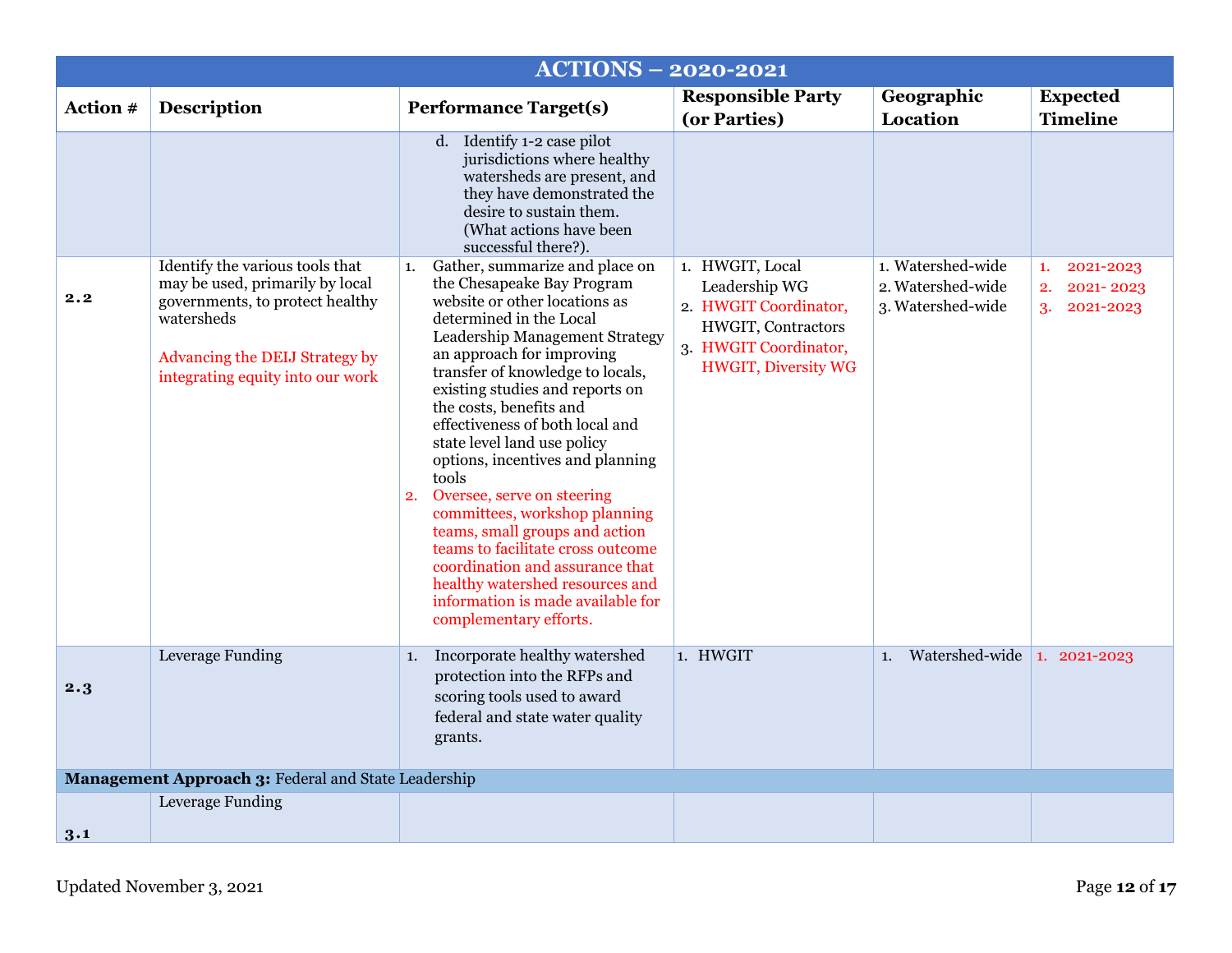<span id="page-12-0"></span>

|          |                                                                  | <b>ACTIONS - 2020-2021</b>                                                                                                                                                                                                                                                                                                                                                                                                                                                                                                                                                                                                                                                                                                                                                                                                                                                                                                        |                                                                                                                                                           |                                                                                                                    |                                                                                                                                   |
|----------|------------------------------------------------------------------|-----------------------------------------------------------------------------------------------------------------------------------------------------------------------------------------------------------------------------------------------------------------------------------------------------------------------------------------------------------------------------------------------------------------------------------------------------------------------------------------------------------------------------------------------------------------------------------------------------------------------------------------------------------------------------------------------------------------------------------------------------------------------------------------------------------------------------------------------------------------------------------------------------------------------------------|-----------------------------------------------------------------------------------------------------------------------------------------------------------|--------------------------------------------------------------------------------------------------------------------|-----------------------------------------------------------------------------------------------------------------------------------|
| Action # | <b>Description</b>                                               | <b>Performance Target(s)</b>                                                                                                                                                                                                                                                                                                                                                                                                                                                                                                                                                                                                                                                                                                                                                                                                                                                                                                      | <b>Responsible Party</b><br>(or Parties)                                                                                                                  | Geographic<br>Location                                                                                             | <b>Expected</b><br><b>Timeline</b>                                                                                                |
| 3.2      | Implement new or improve<br>existing<br>policy/programs/research | Guide development of GIT<br>1.<br>Funding project:<br>a. Implementation of<br>Chesapeake Healthy<br>Watersheds Assessment in<br>Maryland's Tier II<br>watersheds<br>b. Work with other<br>Jurisdictions to identify<br>other state specific datasets<br>that can/should be<br>incorporated into future<br>assessments.<br>Investigate how to incorporate<br>2.<br>SIHW or CHWA into NRCS<br>source water protection funding<br>and efforts by Chesapeake<br>Conservation Partnership to<br>protect drinking water.<br>(coordination with 1.3)<br>Cooperation with other partners<br>3.<br>on how CBP and CHWA efforts<br>can informs other federal<br>programs and initiatives<br>a. America the<br>Beautiful/30x30<br>b. America Outdoor Act<br><b>FEMA Hazard Mitigation</b><br>$c_{\cdot}$<br>$\mathbf{d}$ .<br><b>Global Sustainability</b><br>measures<br><b>Chesapeake WILD</b><br>e.<br>Present CHWA to NOAA's North<br>4. | 1. HWGIT, MDE<br>2. WGIT, USGS NRCS<br>3. HWGIT, USGS, CBPO,<br>CCP, USFS<br>4. HWGIT, NOAA<br>5. HWGIT, EPA, Other<br>feds.<br>6. HWGIT, EPA<br>7. HWGIT | 1. Watershed-wide,<br>MD<br>2. Watershed-wide<br>3. Watershed-wide<br>4. NA<br>5. NA<br>6. NA<br>7. Watershed-wide | 2021-2023<br>1.<br>2021-2023<br>2.<br>2021-2023<br>3.<br>2021-2023<br>4.<br>2021-2023<br>5.<br>6.<br>2021-2023<br>7.<br>2021-2023 |
|          |                                                                  | Atlantic Regional Team.<br>5. Engage with federal agencies<br>other than EPA (such as FERC<br>and DOT) to leverage<br>opportunities within those<br>agencies so that they can set the<br>stage for state and local                                                                                                                                                                                                                                                                                                                                                                                                                                                                                                                                                                                                                                                                                                                |                                                                                                                                                           |                                                                                                                    |                                                                                                                                   |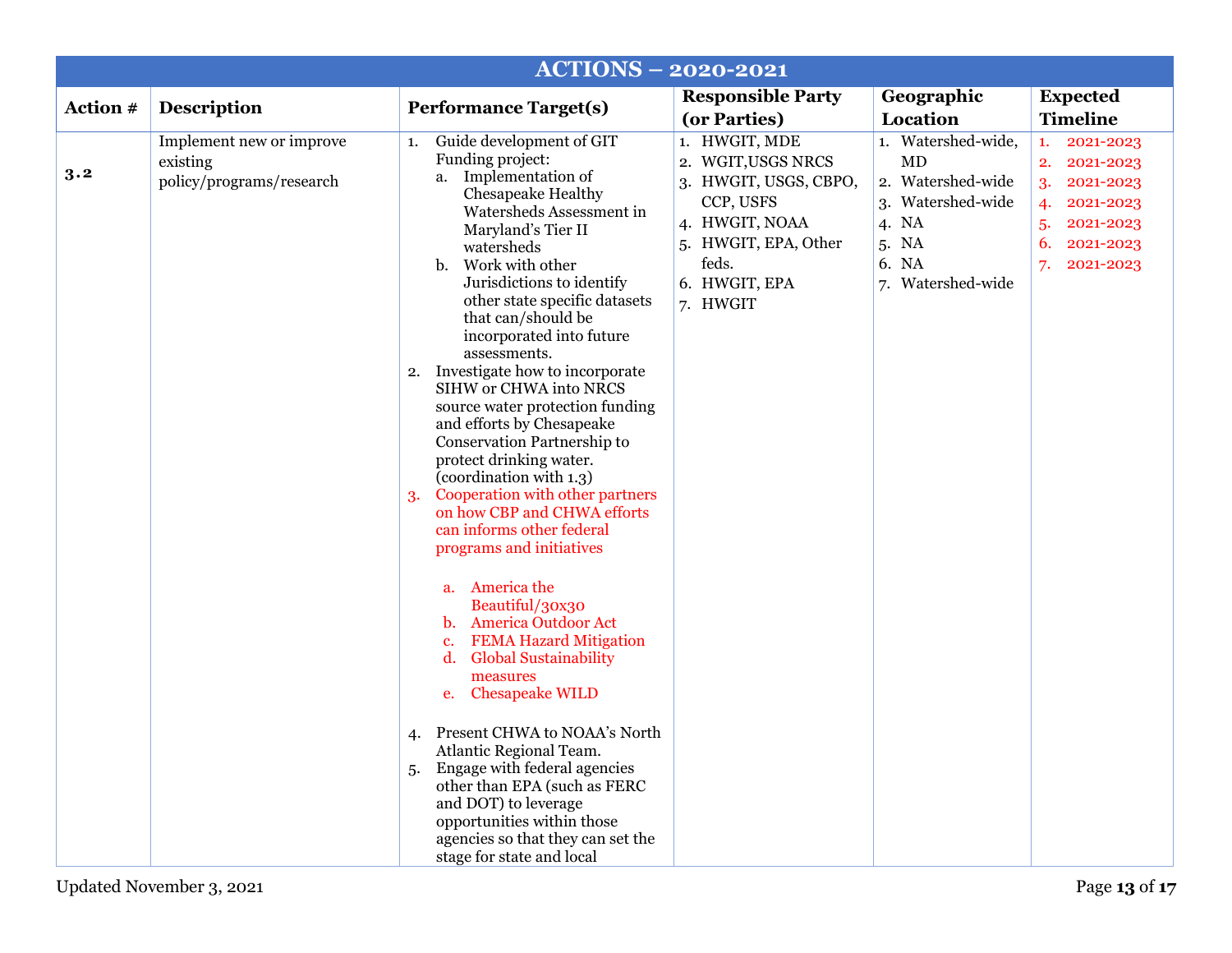<span id="page-13-1"></span><span id="page-13-0"></span>

| <b>ACTIONS - 2020-2021</b>                         |                                                               |                                                                                                                                                                                                                                                                                                                                                                                                                                                                                                                                                                 |                                                                                       |                                                            |                                                       |  |
|----------------------------------------------------|---------------------------------------------------------------|-----------------------------------------------------------------------------------------------------------------------------------------------------------------------------------------------------------------------------------------------------------------------------------------------------------------------------------------------------------------------------------------------------------------------------------------------------------------------------------------------------------------------------------------------------------------|---------------------------------------------------------------------------------------|------------------------------------------------------------|-------------------------------------------------------|--|
| Action #                                           | <b>Description</b>                                            | <b>Performance Target(s)</b>                                                                                                                                                                                                                                                                                                                                                                                                                                                                                                                                    | <b>Responsible Party</b><br>(or Parties)                                              | Geographic<br>Location                                     | <b>Expected</b><br><b>Timeline</b>                    |  |
|                                                    |                                                               | governments to further healthy<br>watershed protection<br>Continue integrating healthy<br>6.<br>watershed protection into EPA<br>water programs. Thus far EPA<br>has made progress on integrating<br>protection in the 319 program,<br>303(d) program and into source<br>water protection<br>Share information on newly<br>7.<br>launched Healthy Watersheds<br>Consortium Grant and annual<br>opportunities for states and<br>others to submit proposals for<br>sub-grants                                                                                     |                                                                                       |                                                            |                                                       |  |
| Management Approach 4: Support State-based Efforts |                                                               |                                                                                                                                                                                                                                                                                                                                                                                                                                                                                                                                                                 |                                                                                       |                                                            |                                                       |  |
| 4.1                                                | Provide a valued forum for<br>mutual learning and exploration | Continue meeting 5-6 times a year<br>and at meetings continue hosting<br>case study presentations related to<br>healthy watershed<br>protection/tracking                                                                                                                                                                                                                                                                                                                                                                                                        | 1. HWGIT                                                                              | 1. NA                                                      | 2021-2023<br>1.                                       |  |
| 4.2                                                | Develop information resources<br>and support communications   | Work with Communications<br>1.<br>Team to develop messages and<br>resources<br>2. Share presentations, slides,<br>pictures, graphics, storymaps to<br>help partner agency staff prepare<br>presentations, reports, etc. with<br>effective healthy watersheds<br>messages.<br>Investigate determine how best<br>3.<br>to incorporate DEIJ<br>considerations into our CHWA<br>framework.<br>a. Develop maps and resources<br>investigating the relationships<br>between watershed health and<br>vulnerability as related to high<br>risk, underserved, low income | 1. HWGIT,<br><b>Communications Team</b><br>2. HWGIT<br>3. HWGIT, HWGIT<br>Coordinator | <b>NA</b><br>1.<br><b>NA</b><br>2.<br>Watershed-wide<br>3. | 2021-2023<br>1.<br>2021-2023<br>2.<br>3.<br>2021-2023 |  |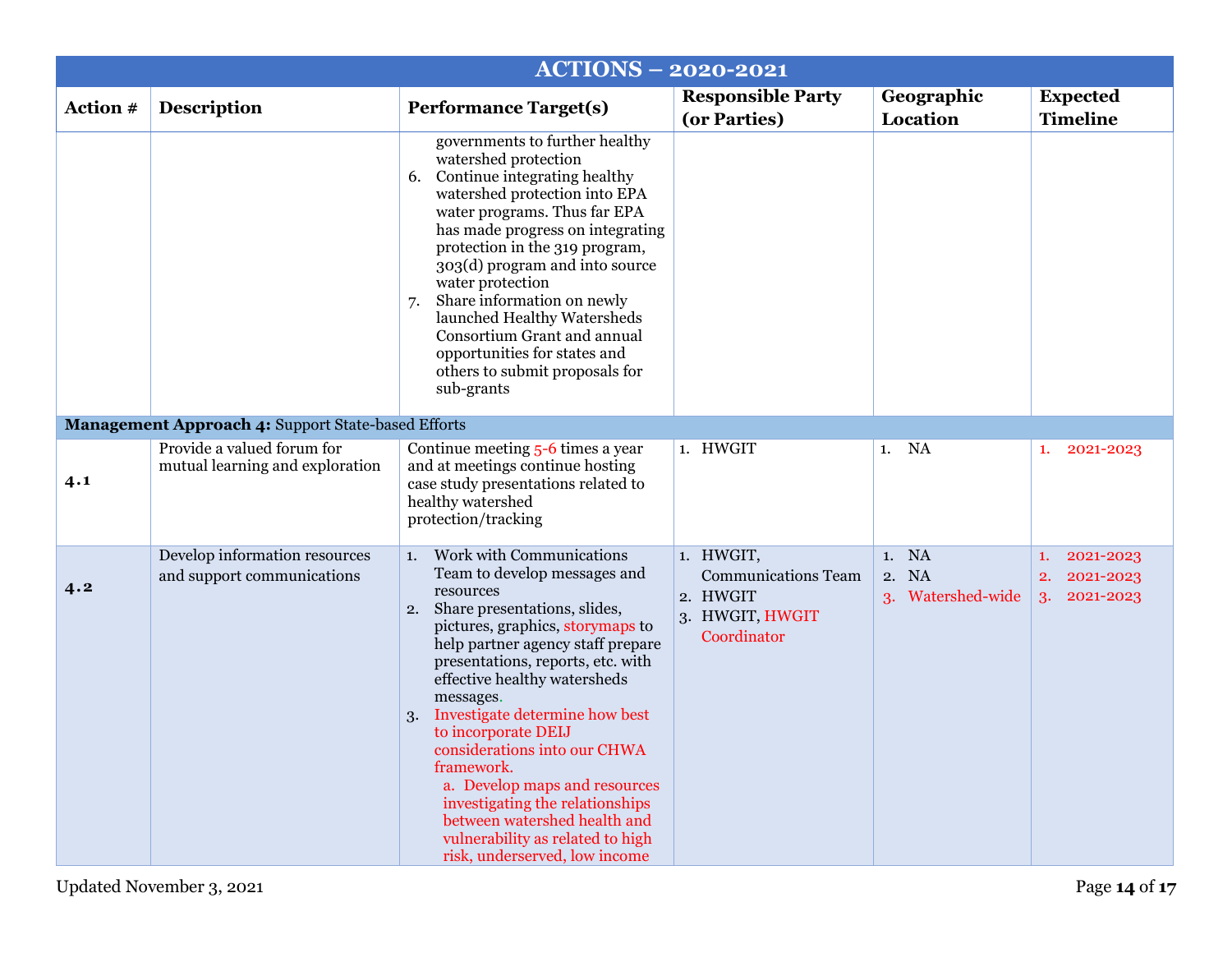<span id="page-14-1"></span><span id="page-14-0"></span>

|          | <b>ACTIONS - 2020-2021</b>                                                                                                                                                                                                                                                                                                                                                                                                                                                                                                                         |                                                                                                                                                                                                                                                                                                                                                                                                                                                                                                                                                                                                                                                                                                                                         |                                                                                                                                                                                                                         |                               |                                                          |
|----------|----------------------------------------------------------------------------------------------------------------------------------------------------------------------------------------------------------------------------------------------------------------------------------------------------------------------------------------------------------------------------------------------------------------------------------------------------------------------------------------------------------------------------------------------------|-----------------------------------------------------------------------------------------------------------------------------------------------------------------------------------------------------------------------------------------------------------------------------------------------------------------------------------------------------------------------------------------------------------------------------------------------------------------------------------------------------------------------------------------------------------------------------------------------------------------------------------------------------------------------------------------------------------------------------------------|-------------------------------------------------------------------------------------------------------------------------------------------------------------------------------------------------------------------------|-------------------------------|----------------------------------------------------------|
| Action # | Description                                                                                                                                                                                                                                                                                                                                                                                                                                                                                                                                        | <b>Performance Target(s)</b>                                                                                                                                                                                                                                                                                                                                                                                                                                                                                                                                                                                                                                                                                                            | <b>Responsible Party</b><br>(or Parties)                                                                                                                                                                                | Geographic<br>Location        | <b>Expected</b><br><b>Timeline</b>                       |
|          |                                                                                                                                                                                                                                                                                                                                                                                                                                                                                                                                                    | or percent non-white<br>communities?                                                                                                                                                                                                                                                                                                                                                                                                                                                                                                                                                                                                                                                                                                    |                                                                                                                                                                                                                         |                               |                                                          |
| 4.3      | Promote the science                                                                                                                                                                                                                                                                                                                                                                                                                                                                                                                                | Continue to work with the<br>1.<br>Chesapeake Bay Program and<br>partners to quantify and<br>incorporate conservation<br>practices into the Chesapeake<br>watershed modeling efforts and<br>to explore how land use<br>protections might be used to<br>quantify future pollutant load<br>reduction incentives for land<br>conservation                                                                                                                                                                                                                                                                                                                                                                                                  | 1. HWGIT, USGS                                                                                                                                                                                                          | Watershed-wide<br>1.          | 1.<br>2021-2023                                          |
|          | Management Approach 5: Improved cooperation, coordination and integration                                                                                                                                                                                                                                                                                                                                                                                                                                                                          |                                                                                                                                                                                                                                                                                                                                                                                                                                                                                                                                                                                                                                                                                                                                         |                                                                                                                                                                                                                         |                               |                                                          |
| 5.1      | <b>Improved Cross Outcome</b><br>Coordination: Committed<br>coordination and cooperation<br>with key CBP workgroups<br>to assure shared resources,<br>information and priorities while<br>reducing duplication of efforts.<br>Key complementary groups<br>include:<br>Stream Health, Fish Habitat,<br>Brook Trout, Climate Resiliency,<br>Protected Lands, Land Use,<br>Forestry, Diversity, Wetlands,<br>Local leadership*, LGAC*,<br>Communications*<br>(*See section 2.1 and 4.2 for<br>specific local engagement and<br>communication actions) | 1. HWGIT staff to attend meetings<br>of "sibling" groups to facilitate<br>coordination.<br>a. Work with CRWG to develop<br>and improved climate<br>vulnerability metrics in the<br><b>CHWA</b><br>b. Track forest cover and<br>provide regular updates on<br>forest gain/loss (FWG)<br>Conduct GIS assessments to<br>$c_{\cdot}$<br>identify key high value brook<br>trout habitat to conserve and<br>those areas that are<br>considered marginal and in<br>need of restoration (HGIT,<br>FHWG) (utilizing Cross GIT<br>mapping and other CBP<br>resources).<br>d. Expand assessment activities<br>and information for forests<br>and forest conservation (with<br>input and cooperation with<br>Forestry and Land use work<br>groups). | 1. HWGIT, "sibling" WGs<br>2. HWGIT, SHWG,<br><b>FHWG</b><br>3. HWGIT, CCP, CBP<br>Communications<br>Team, Local<br>Leadership WG<br>4. HWGIT,<br>Communications<br>Team, Climate<br>Resiliency WG, other<br>CBP groups | 1. NA<br>2.NA<br>3.NA<br>4.NA | 1.2021-2023<br>2.2021-2023<br>3.2021-2023<br>4.2021-2023 |